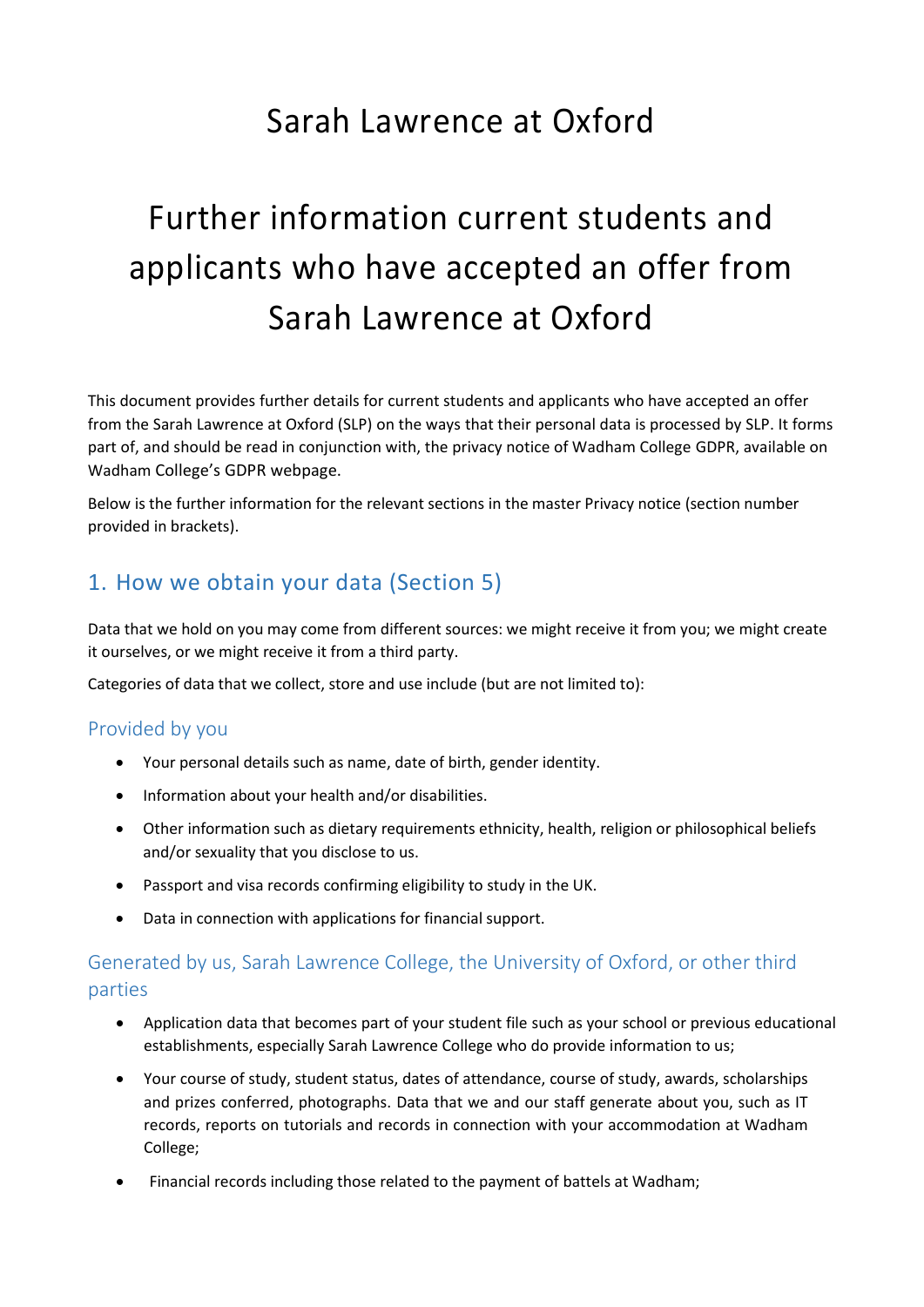- The University of Oxford, which operates a number of systems that Colleges have access to, including emergency contact details, visa information, disability information and reports by supervisors;
- Family members, fellow students, friends, and other contacts who may provide us with information about you if and when they contact us, or vice versa;
- Other external sources such as funding bodies, GPs or other medical practitioners.

## 2. Details of our processing activities, including our lawful basis for processing (Section 9)

#### Data that you provide to us and the possible consequences of you not providing it

Most data that you provide to us is a contractual requirement. If you do not provide us with information that you are contractually obliged to provide, the consequences will depend on the particular circumstances. In some cases we may not be able to provide you with certain services; in other cases, this could result in disciplinary action or the termination of your contract.

#### Other sources of your data

Apart from the data that you provide to us, we may also process data about you from a range of sources as described under section 1.

Examples of data that we process, either provided by you or generated by others, together with the relevant lawful grounds is provided below.

#### **For the performance of a contract:**

- Data that is necessary to the operation of the SLP or Wadham College/student contract or to the functioning of SLP or Wadham College including:
	- $\circ$  any data about you contained in your assessed work, our assessments of your work and details of any qualifications you are awarded;
	- o details of any disciplinary complaints or decisions about you;
	- o your contact and accommodation details;
	- $\circ$  any communications you have with us, and any communications we generate about you;
	- $\circ$  details of any payments that you make to us, including your bank/payment card details.
- Data you and others sent us when you applied to us. This includes your academic record and personal statement which we use to assess your application and references;
- Data that we voluntarily provide about you, either whilst you are a student or after you graduate, for example if you ask us for a reference.
- Bank and other payment details, where we need to reimburse you, or where you provide such details to us when making a payment.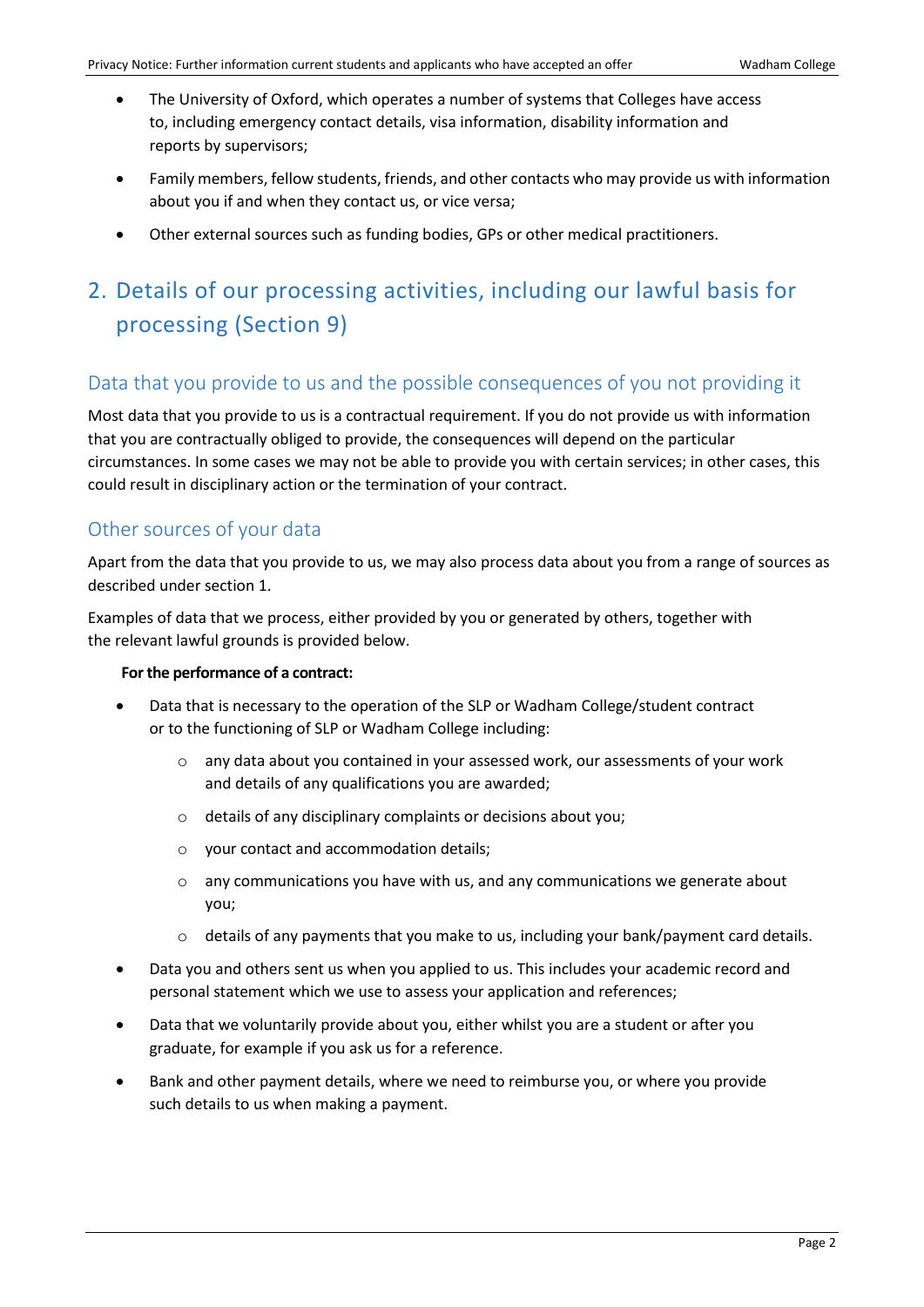#### **To comply with a legal obligation:**

- Where you inform us of a health condition or disability. We will take this information into account when considering whether to make a reasonable adjustment under equality law and in other cases where we are legally required to.
- Information about you that UK immigration law requires us to record or to report to the immigration authorities.
- Information that you voluntarily provide to us about any disabilities or health conditions you have, and about your age, ethnicity, gender, religion and belief, and/or sexual orientation. We will process this as part of the equality monitoring that we undertake pursuant to our legal obligations under the Equality Act 2010.

#### **Legitimate Interests:**

Some data is processed for the purposes of our or someone else's **legitimate interests**, except where overridden by your data protection rights and freedoms. This includes:

- Data on scholarships and prizes. The College has a legitimate interest in making awards and awarding scholarships and prizes to students, and in fulfilling the wishes of its benefactors.
- Emergency contact details. SLP / Wadham College and its students have a legitimate interest in the College being able to contact someone you nominate for emergency situations.

#### **Consent:**

Information that appears in marketing and outreach materials, such as photographs and quotations about your experience.

#### **Performance of a task in the public interest:**

This includes areas where the College must comply with its statutory obligations concerning equality and to make reasonable adjustments. An example would be requests for assistance with academic matters, such as requests for extensions to written work and submission of extenuating circumstances.

Where Special Category data or data relating to criminal convictions or allegations is processed, this will be as set out in section six and seven of the Privacy notice.

## 3. How long we keep your data (Section 12)

We retain your personal information for as long as necessary to fulfil the purposes for which it was collected, including for the purpose of satisfying any legal, accounting or reporting requirements.

The retention period, will depend on the category of the data. As a general guide, our expected retention periods are as follows:

| <b>Expected retention period</b>                                                                              | Data                                                                                                                                                                                                                |
|---------------------------------------------------------------------------------------------------------------|---------------------------------------------------------------------------------------------------------------------------------------------------------------------------------------------------------------------|
| One year following the end of the<br>academic year in which you ceased to<br>be a registered visiting student | Records relating to your accommodation<br>Welfare records relating to support and counselling unless these form<br>medical records to be retained in line with NHS guidelines and policy or<br>as identified below. |